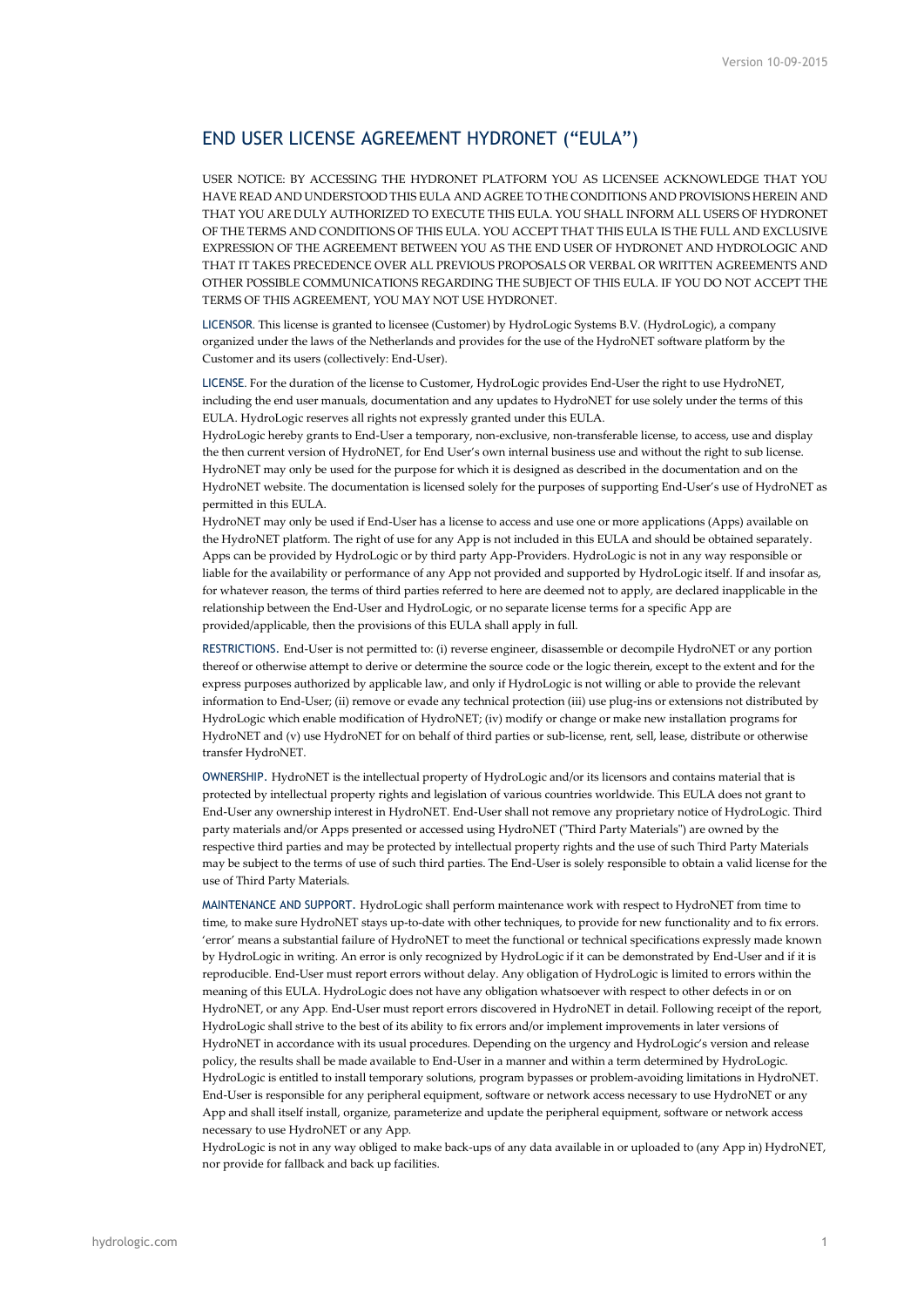Support includes access to the HydroNET website, including the HydroLogic help information made available there. If any further assistance is needed, End-User should contact the relevant contact person for HydroNET within Customer. This contact person shall have access to further support via its local reseller as provided for in its agreement with reseller. Further details on maintenance and support are described on HydroNET if and when relevant.

EXECUTION OF MAINTENANCE AND SUPPORT. HydroLogic may change the content or scope of HydroNET's delivery model. If such changes result in a change in the End-User's current procedures and/or systems, HydroLogic shall inform Customer about the matter as soon as possible. The costs of the changes in the Customers procedures and/or systems that are required as a result of the change in HydroNET's delivery model shall be borne by Customer. Customer may in this case give notice of termination of the contract, which termination shall then take effect on the date on which the change takes effect, unless the change is related to changes in relevant legislation or other instructions issued by competent bodies, or HydroLogic bears the costs of this change. HydroLogic is not obliged to maintain, modify or add certain features or functionalities of the service or software specifically for the End-User. HydroLogic may temporarily put all or part of HydroNET out of operation for preventive, corrective or adaptive maintenance or other forms of service. HydroLogic shall not allow the period during which the service is out of operation to last longer than necessary and shall ensure if possible that this period occurs outside office hours. HydroLogic is never obliged to provide a physical carrier to End-User that contains the software provided to and held by End-User in the context of the use of HydroNET. HydroNET shall inform App providers in advance of any changes to HydroNET that may have an impact on the use or availability of an App as to enable App providers to update their App in accordingly. However, HydroLogic is not responsible for any maintenance and support on Apps in any way. Customer should contact its reseller or the App provider directly for any further maintenance and support on Apps.

AUDIT. On HydroLogic's request, and at HydroLogic's expense, HydroLogic may conduct an audit of End-User's use of HydroNET or any App. If an audit reveals that Customer has underpaid in relation to the actual use of HydroNET or any App by End-Users, in addition to other remedies, Customer shall be invoiced for such underpaid fees.

EXCLUSIONS. HydroLogic does not guarantee that HydroNET, or any App or data provided via HydroNET is free of errors or functions without interruption. HydroLogic shall make efforts to fix the errors in HydroNET or an App within a reasonable term if and insofar as the matter concerns software developed by HydroLogic itself and the End-User provided a detailed, written description of the defects concerned via Customer to HydroLogic. Where there are grounds for doing so, HydroLogic may postpone the fixing of defects until a new version of HydroNET or the relevant App is put into operation. HydroLogic does not guarantee that defects in Apps, data or other software that it provided by other parties shall be fixed. HydroLogic is entitled to install temporary solutions, program bypasses or problem-avoiding limitations in HydroNET and the Apps. Based on the information provided by HydroLogic concerning measures to prevent and limit the effects of malfunctions, defects in HydroNET, corruption or loss of data or other incidents, Customer shall identify and list the risks to its organization and take additional measures if necessary. HydroLogic declares that it is prepared to provide assistance, at Customer's request, to the extent reasonable and according to the financial and other conditions set by HydroLogic, with respect to further measures to be taken by Customer. HydroLogic does not guarantee that HydroNET shall be adapted to changes in relevant legislation and regulations. HydroLogic is never obliged to recover data that has been corrupted or lost.

Maintenance and Support does not cover resolution of Errors which result from (i) Apps or other third party software or hardware or (ii) use of HydroNET by End-User which is not in accordance with the documentation. HydroLogic will only support HydroNET for peripheral equipment, software or network access for which all components are supported by their respective vendors, under standard conditions, as of the date the support request is made by the Customer to HydroLogic. If HydroLogic performs work relating to the data of the Customer or its End-Users, pursuant to a request or a competently issued order of a government agency or in connection with a legal obligation, all costs associated with this work shall be charged to Customer.

USE OF HYDRONET, USER NAMES AND ACCESS KEYS. All materials, including, but not limited to HydroNET, all available information on HydroNET, any user names, or access keys or certificates made available to End-User ("Materials") by whatever means is either owned by or licensed to HydroLogic. End-User may only use those Materials as part of the license right and as long as the license is current. In no event shall the End-User publish, retransmit, redistribute or otherwise reproduce any Materials in any format to anyone or use any Materials in any connection with any business or commercial enterprise, without the express written consent of HydroLogic.

End-User is responsible for its use of the Materials. End-User shall make sure he does not upload or process any harmful or unlawful content to HydroNET and shall implement appropriate measures to prevent such material being uploaded and to prevent unlawful use or access or malfunctions. The user names or access keys and certificates provided by HydroLogic to End-User are confidential and must be treated as such by End-User, and may only be made known to authorized personnel in Customer's own organization. HydroLogic is entitled to change the user names and access keys and certificates. End-User shall immediately inform HydroLogic of any misuse of Materials. In any such event, HydroLogic is entitled to provide instructions to End-User to prevent further harm, to deny End-User access to HydroNET or to delete any such harmful or unlawful content.

TERM AND TERMINATION. The EULA takes effect when End-User accesses or uses HydroNET or at the date End-User receives the relevant activation or access keys, whichever is sooner ("the Effective Date"). HydroLogic reserves the right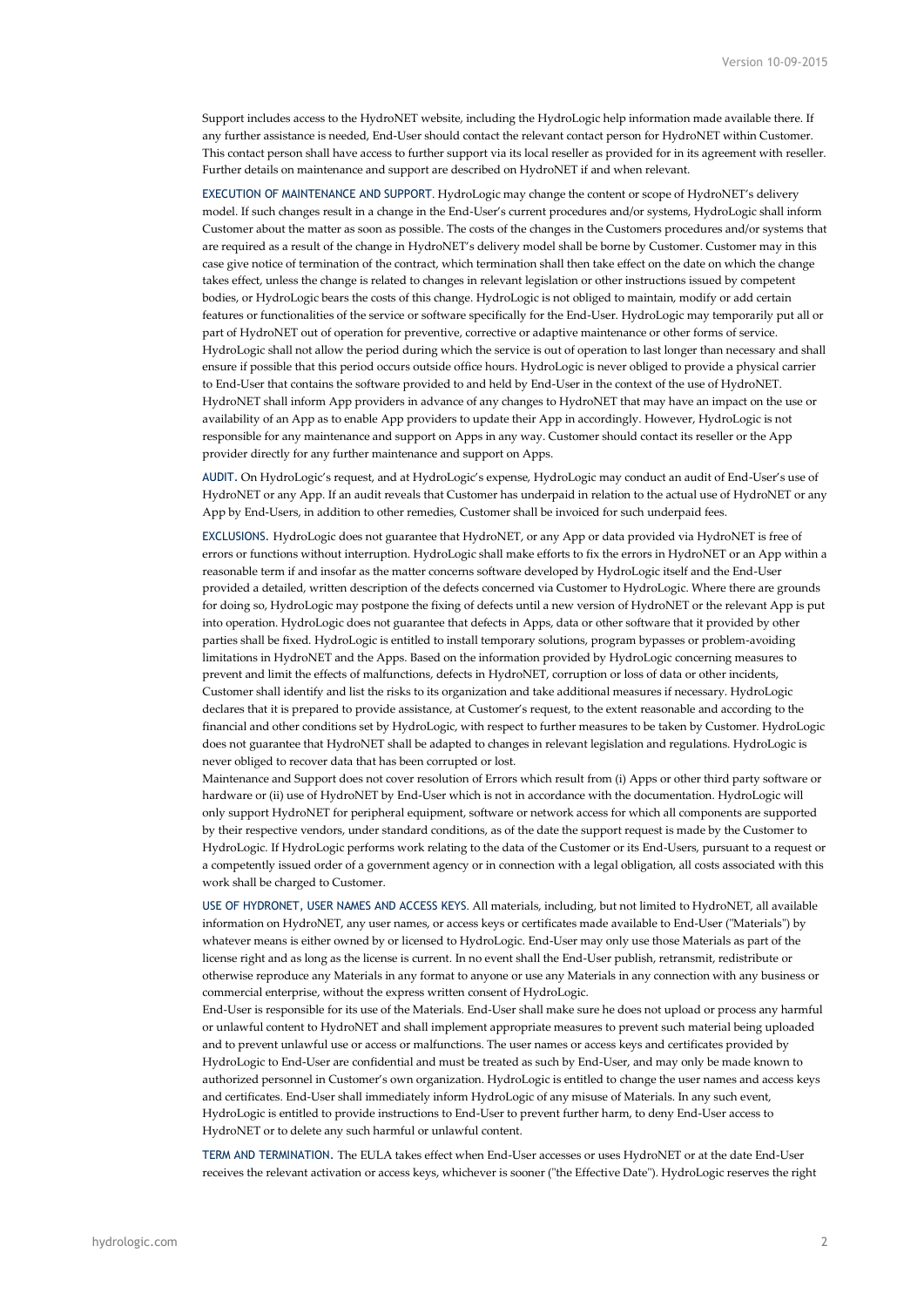to terminate this EULA upon 30 days' notice in the event of: (1) a change of control of Customer; (2) if Customer or End-User breaches any provision of this EULA and, upon receiving written notice of such breach, fails to remedy such breach within 30 (thirty) days following receipt of the notice; or (3) if a petition for Customer's bankruptcy is filed or Customer has been declared bankrupt. In case of a substantial breach, or in case serious damage is caused related to noncompliance by End-User, HydroLogic may suspend its services and access to HydroNET immediately. Upon termination End-User shall promptly cease to use HydroNET and return or destroy, at End-User's expense and at HydroLogic's option, access keys and user names. The provisions regarding Audit, Intellectual Property, Limitation of Liability, and Miscellaneous shall survive the expiration or termination of this EULA.

LIMITED WARRANTY. HydroNET, any Apps or data is provided as-is. HydroLogic does not warrant that HydroNET, any Apps or data meets any specifications that are communicated, that the functionality of HydroNET will meet End-User's requirements or is fit for any particular purpose, or that the operation of HydroNET will be uninterrupted, error free, virus free or that errors in HydroNET will be corrected. It is the responsibility of End-User to isolate HydroNET, to use anti-virus software, to make relevant back-ups and to take other steps to ensure that HydroNET does not damage End-User's information or system.

In the event that HydroNET does not comply with the warranty set out in this section and HydroLogic is notified of such non-conformity, HydroLogic, at its choice, will replace such non-conforming software at no additional charge or will refund the total amount paid for the non-conforming software. HydroLogic grants no other warranty, either specific or implied, including without limitation, warranties of merchantability or suitability for a particular purpose.

LIMITATION OF LIABILITY. HydroLogic's total liability due to an attributable failure in the performance of this EULA or on any legal basis whatsoever, expressly including each and every failure to fulfil a warranty obligation agreed with End-User, shall be limited to compensation for direct loss up to a maximum of the price stipulated for the relevant agreement with Customer (excluding VAT) stipulated for one year. HydroLogic's total liability for direct loss, on any legal basis whatsoever, shall never amount to more than EUR 10 000 (ten thousand euros), however.

HydroLogic's total liability for loss due to death or bodily injury or as a result of material damage to items shall never amount to more than the amount the insurance of HydroLogic actually pays, with a maximum of EUR 1 250 000 (one million two hundred fifty thousand euros).

HydroLogic's liability for indirect loss, consequential loss, loss of profits, lost savings, reduced goodwill, loss due to business interruption, loss as a result of claims of End-Users customers, loss arising from the use of items, materials or software of third parties prescribed by End-User to HydroLogic and loss arising from the engagement of HydroLogic prescribed by End-User to HydroLogic is excluded. HydroLogic's liability for corruption, destruction or loss of data or documents is likewise excluded.

The exclusions and limitations of HydroLogic's liability described in the paragraphs above are entirely without prejudice to the other exclusions and limitations of HydroLogic's liability described in these general terms and conditions. The exclusions and limitations referred to in the paragraphs above shall cease to apply if and insofar as the loss is the result of deliberate intent or recklessness on the part of HydroLogic's management.

Unless performance by HydroLogic is permanently impossible, HydroLogic shall only be liable due to an attributable failure in the performance of this EULA if End-User declares HydroLogic to be in default in writing without delay and grants HydroLogic a reasonable term to remedy the breach, and HydroLogic culpably fails to fulfil its obligations also after this term has passed. The notice of default must describe the breach as comprehensively and in as much detail as possible in order to give HydroLogic the opportunity to respond adequately. For there to be any right to compensation, End-User must always report the loss to HydroLogic in writing as soon as possible after the loss has occurred. Each claim for compensation against HydroLogic shall be barred by the mere expiry of a period of 24 months following the inception of the claim unless End-User has instituted a legal action for damages prior to the expiry of this period. The provisions of this article and all other limitations and exclusions of liability referred to in this EULA shall also apply for the benefit of all natural persons and legal entities that HydroLogic engages in the performance of this EULA.

FORCE MAJEURE. HydroLogic shall not be responsible for failures of its obligations under this EULA to the extent that such failure is due to causes beyond HydroLogic's control, including, without limitation, natural disaster, war, strikes, fire, floods, explosions, acts of any government or agency thereof, failures of suppliers, disruption in electricity supply or non-availability of telecommunication services. If HydroLogic is prevented by force majeure from fulfilling its obligations under this EULA for more than ninety (90) days, HydroLogic and End-User are entitled to terminate the EULA in writing.

INDEMNIFICATION. HydroLogic shall indemnify, hold harmless and defend End-User against any action brought against End-User to the extent that such action is based on a claim that HydroNET, when used in accordance with this EULA, infringes a copyright of a third party. HydroLogic shall pay all costs, settlements and damages finally awarded, provided that End-User promptly notifies HydroLogic in writing of any claim, gives HydroLogic sole control of the defense and settlement thereof, and provides all reasonable assistance in connection therewith.

If HydroNET is finally adjudged to so infringe, or in HydroLogic's opinion is likely to become the subject of an infringement claim, HydroLogic shall, at its sole discretion, either: procure for End-User the right to continue to use HydroNET, modify or replace HydroNET to make it non-infringing, or upon return of HydroNET, refund the price paid by End-User for HydroNET, minus a reasonable usage fee. The aforementioned states the entire liability of HydroLogic and the exclusive remedy for End-User relating to any actual or claimed infringement of any intellectual property right.